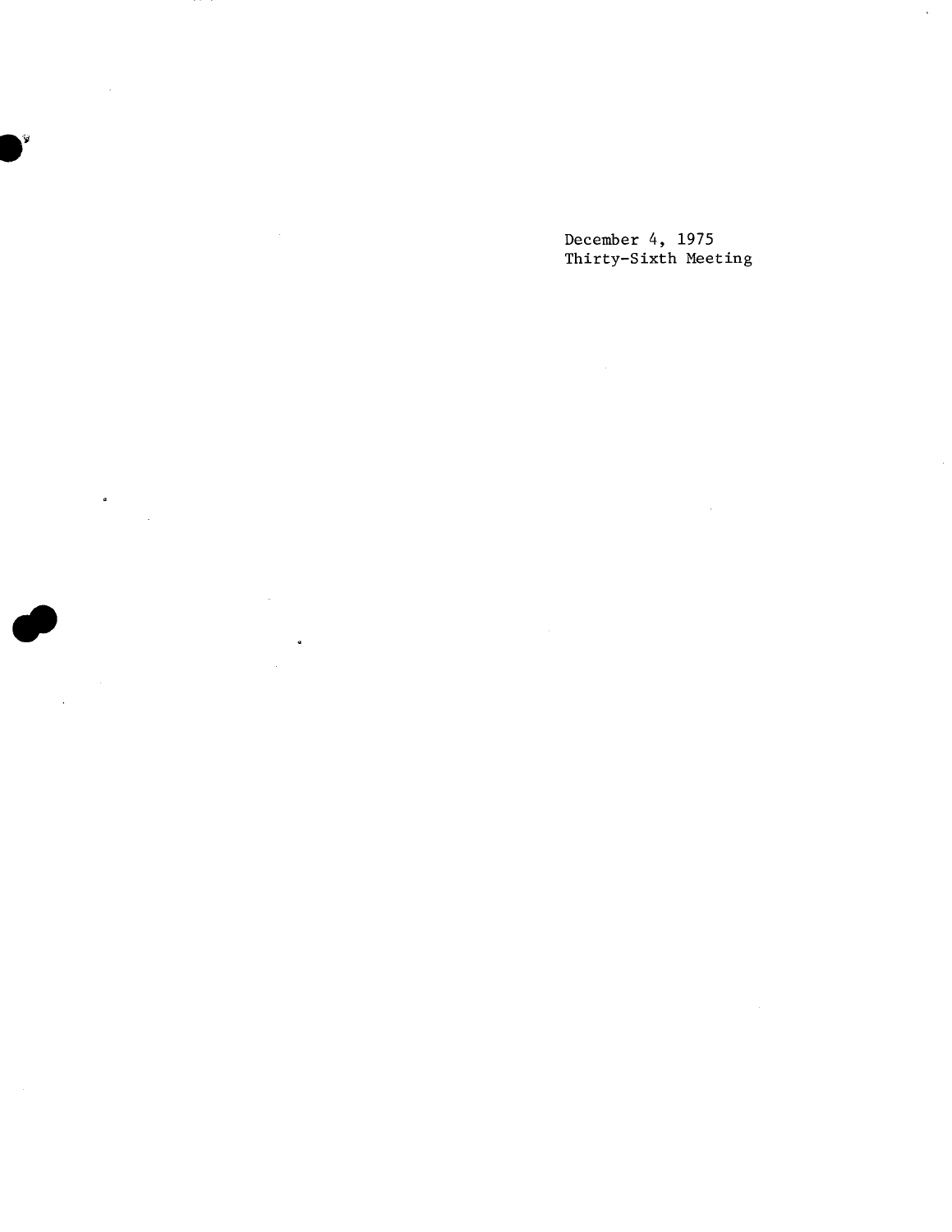The minutes of the thirty-sixth meeting'of the Executive Committee of Faculty Council of Science held on Thursday, December 4, 1975 at 2:40 p.m. in the Faculty Conference Room, 250 Allen Building.

s de

Members Present: Dr. R.D. Connor, Chairman; N.E.R. Campbell, H.W. Duckworth, K. Stewart, J. Stewart, J.B. Westmore, G.O. Losey, N.E. Davison, J. Berry, G. Richardson.

Regrets: D.N. Burton, B. Smith.

Minutes of the thirty-fifth meeting held on October 6, 1975.

The minutes of the thirty-fifth meeting of the Executive Committee were approved. Duckworth (Davison).

## Matters Arising Therefrom

 $(L)$ The Chairman stated that it had been intended to have the unveiling ceremony for the plaque in Machray Hall (N.E.M.P.) sometime before Christmas, however, due to several unavoidable delays it is likely that the ceremony will now take place in January. When the date has been established, a communication will be sent to the staff.

## (ii) Department of Computer Science Council by-law

The department's by-laws were being returned to the Executive having been discussed and revised by the department following the last Executive meeting. It was noted that not all of the Committee's recommendations had been acted upon. The Committee was informed by the Chairman that the by-laws would not be sent back to the department a second time; if the Committee did not agree with it then its comments and suggestions would be forwarded to Faculty Council for their consideration together with the by-law.

It was agreed that I.1.(a) would be accepted as modified. Clause I. 3. Participation of the student members of council should be excluded from the Committee's dealing on matters such as:

- academic evaluation of individual students  $(1)$
- determination of academic requirements of individual students,
- (iii) recommending of academic staff lecturers and sessional lecturers for promotion or tenure.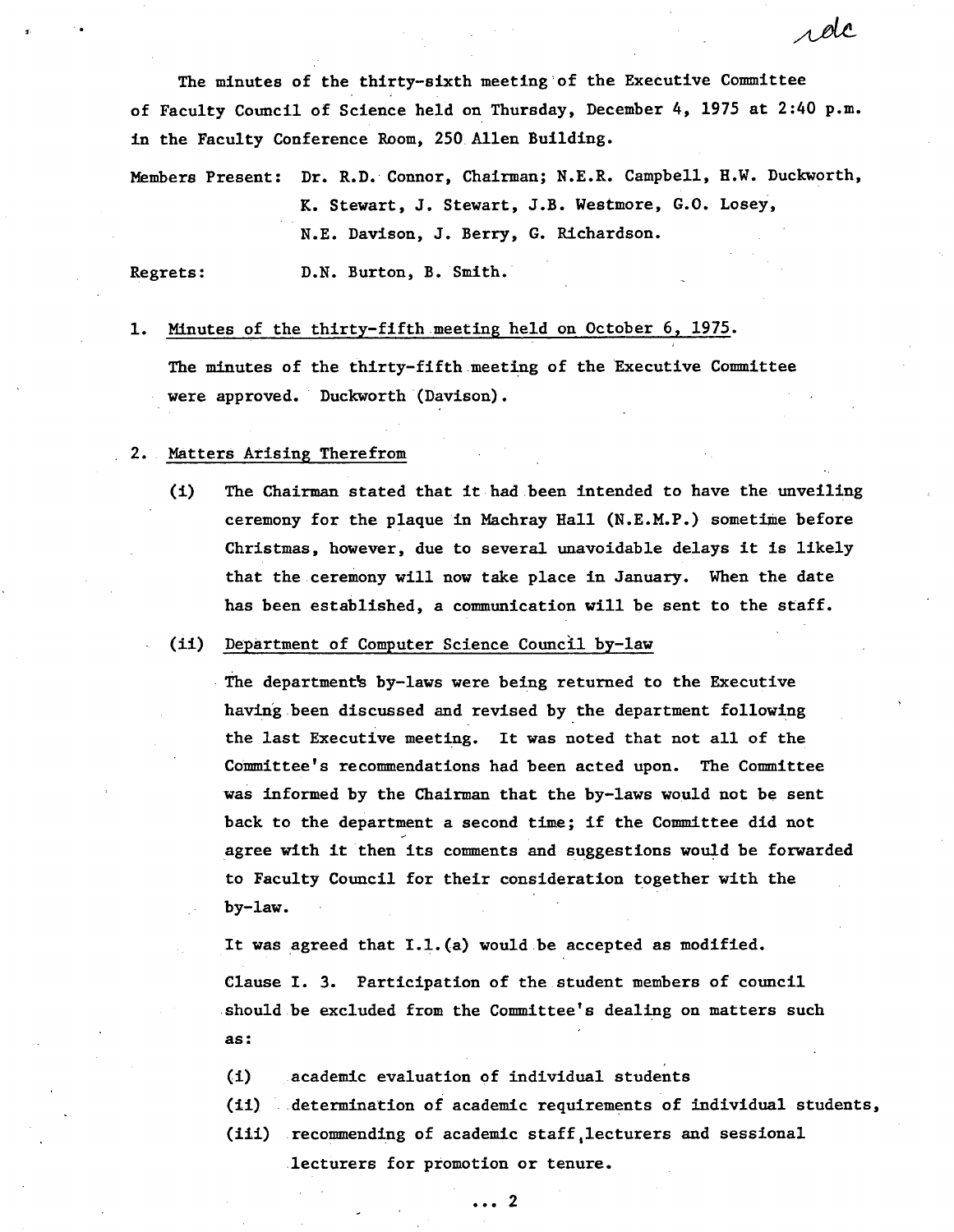(With regard to this particular item, comments received from the student member of the Executive Committee indicated that he felt students would not really want to be involved. in discussions of this nature and he also recommended their exclusion).

Clause I. 4. The Executive Committee noted that there was no provision of a minimum number of meetings .per year. Most other by-laws stated that a minimum of two meetings per year would be held. It was the Executive Committee's recommendation that Faculty Council would be asked to suggest that this provision be included.

Clauses I.  $4.(d)$  & (f) The Committee recommended that the time limits on these two clauses be standardized to read five working days in each case.

Clause II. 2. The Committee recommended the use of Robert's Rules of Order Revised as the authority for the council's conduct.

## 3. Departmental Council By-laws

(i) Mathematics It was noted by the Executive Committee members that the comments of November 4, 1975, from the Senate Rules and Procedures Committee,which were sent to the department had not been passed on to the department members for discussion. The Executive Committee felt that this was necessary and it moved and passed the following motion in this regard: J. Stewart (K. Stewart)

> "that the by-law be returned to the Department Read and his attention drawn to the Rules and Procedures is a final Committee's comments transmitted to him on November 4, 1975 and that reconsideration of item III. 3 by the lacãdêmic members of the department be requested".

> > **UNANIMOUS**

In addition to this motion, the Executive Committee had the following comments on the by-law:

Clause I. 3. The Executive Committee felt that some limitation should be put into this item excluding student participation in discussions of academic promotion and tenure and in the academic evaluation of individual students. Most other departmental by-laws include such a clause and comments received by the student

 $\ldots$  3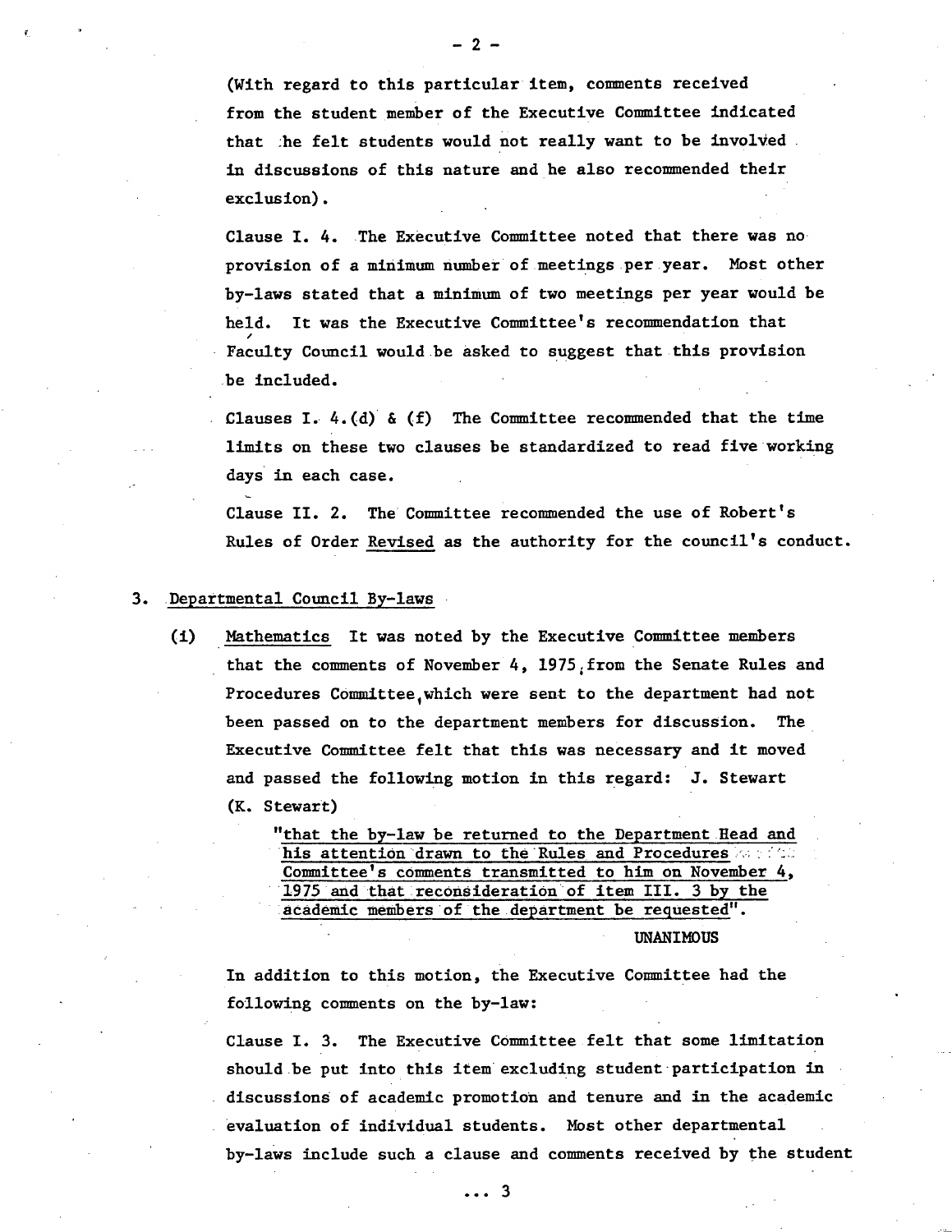member on the Executive Committee indicated that he felt that the students themselves would favour such a limitation.

Clause I. 4.(c) The Committee recommended the standardization of the time limits of one week and twenty-four hours; they proposed "five working days and one working day" respectively. The Committee recommended the inclusion of the phrase "to all members of council" in the last sentence between the words, 'given ... an'. Clause I.4.(d) The Committee felt that the size of the quorum was a bit high. They also suggested that rather than using a specific number, i.e.  $15$ , they thought a fraction of the total council membership would be more appropriate. They suggested a fraction between 1/3 and 1/2.

Clause I. 4.(g) The Committee recommended the deletion of the word "student".

Clause I.  $5.(e)$  The Committee suggested the removal of the " on the word,confidentiality.

(ii) Zoology Clause I. 3.(d) The Committee felt that one day's notice was insufficient and suggested that this be changed to three days. In order to standardize the time they proposed the wording "three working days".

Clause I.  $4.$  (b) The Committee recommended the inclusion of the phrase "the conduct of" between the words 'regulate ... its'.

Clause I. 5.(d) The spelling of 'acquisition' is incorrect. Clause I.  $5.(g)$  It was noted that departments cannot 'confer' professor emeritus titles but they do "recommend" such and it was suggested this be changed.

Clause III. 2. Change Robert's Rules of Order to Robert's Rules of Ordet.Revised.

The Committee also had questions and/or comments on items  $I.L.(b)$ ;  $I.4.$  (d) & (e) but these were answered by Dr. Stewart to the Committee's satisfaction.

2. (iii) The Chairman read the reply that he had received from the Senior Administration regarding the Faculty's concern of the  $costs$  associated with course changes. The question and answer is as follows:

... 4

-3-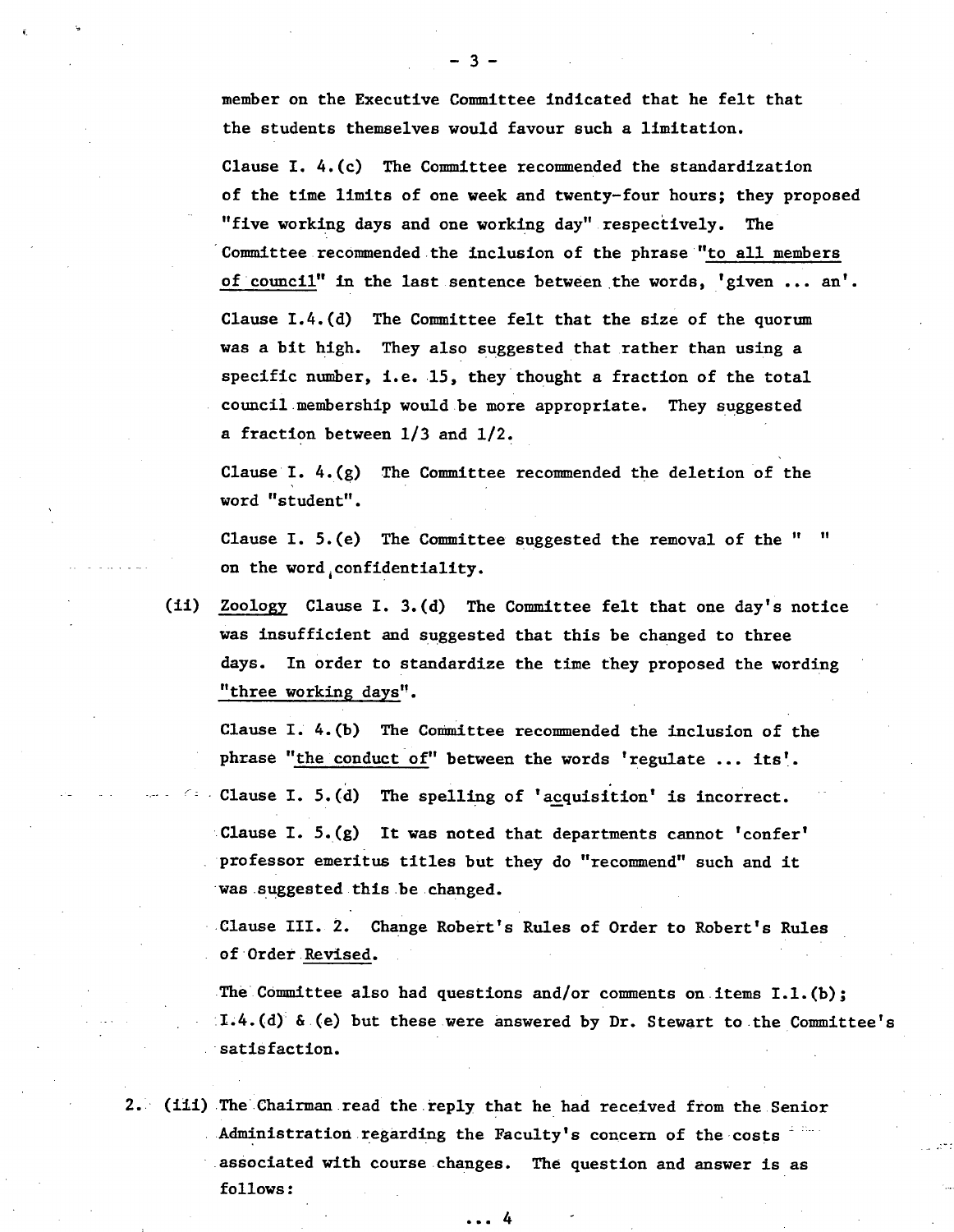- Ques: The Dean has inquired of the Senior Administration as to the point at which financial considerations should become an issue in the matter of course and curriculum changes.
- Ans: Such considerations could not take place in a meaningful way.at the faculty level as the individual faculty members did not have the information base which would enable them to make financial judgments. We should therefore restrict ourselves to.academic considerations only.

In answer to the question who would set priorities of course changes if cost were involved, the Chairman stated that the S.P.P.C. would. • The members felt that it was very important that the faculty retain the rights to determine these priorities and they suggested that future involvement in course changes might include the setting of these priorities on the basis of academic considerations.

## 8. Draft Report of the Committee on Twelve-month Academic Appointment (Hercus Committee)

There was a considerable amount of discussion on this report, culminating in the formation of a faculty response to this committee. Because the faculty reply alludes to most of the ideas and feelings expressed by the members during the meeting, it is being attached to these minutes  $-with$  the intention that it serve as the description of proceedings for  $w$ this item.

The meeting adjourned.at 6:15 p.m.

/fk

 $-4-$